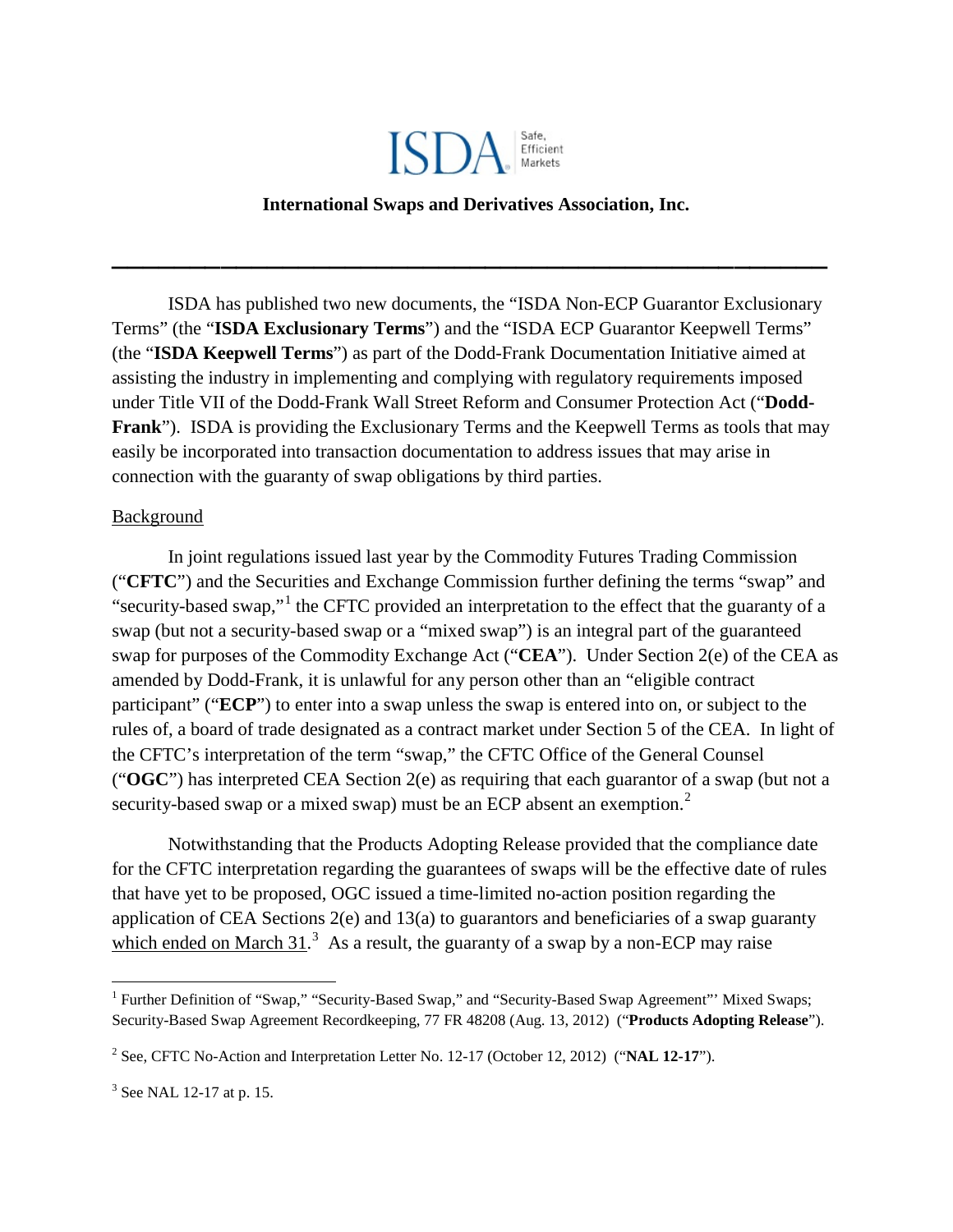significant issues for guarantors and swap counterparties, including whether the CFTC may take enforcement action against the parties and whether a guaranty may be found to be unenforceable. Additionally, depending on the agreements between the parties, an unlawful guaranty could trigger contractual breaches or events of default by a guaranteed party, and may have uncertain effects on collateral or other related contractual arrangements.

## ISDA Exclusionary Terms and Keepwell Terms

Market participants may address these issues in a number of different ways, including conducting diligence to establish that swap guarantors are ECPs, use of ECP representations and ensuring that guarantees are drafted to exclude any guaranty of a swap obligation by a non-ECP. In addition, market participants are including "keepwells" in their guaranty arrangements pursuant to which certain transaction participants agree to provide financial support to guarantors who may not otherwise qualify as ECPs. These arrangements rely on a portion of the ECP definition provided in Section  $1(a)(19)(A)(v)$  of the CEA, which states in relevant part that an ECP includes a corporation, partnership, proprietorship, organization, trust or other entity "the obligations of which under an agreement, contract, or transaction are guaranteed or otherwise supported by a letter of credit or keepwell, support, or other agreement" by persons that qualify as ECPs under certain other specified prongs of the ECP definition. $4$ 

The purpose of the ISDA Exclusionary Terms and the ISDA Keepwell Terms is to provide contractual terms that may be easily inserted into transaction documentation to address issues relating to guarantees by parties that may be non-ECPs. While ISDA does not endorse any particular method of addressing these issues, situations may arise where it is not feasible to conclusively establish the ECP status of each guarantor at all relevant times. For example, blanket guarantees provided in connection with master agreements or in connection with credit facilities that also may cover related swaps may raise practical issues in obtaining representations from all relevant guarantors at all appropriate times.<sup>[5](#page-1-0)</sup> Transaction facilities and master agreements that pre-date the effective date of the OGC interpretation but that provide for the execution of new guaranteed swaps at later times may also raise practical issues. For these situations, it may be useful to have pre-packaged terms that can easily be inserted into a variety of forms of documentation. The ISDA Exclusionary Terms and Keepwell Terms can be used individually or in combination for these situations.

<sup>&</sup>lt;sup>4</sup> In particular, corporate entities with total assets exceeding \$10,000,000 can confer ECP status to an eligible corporate entity under the terms of Section 1a(18)(A)(v). By a separate rulemaking, the CFTC established that a "commodity pool" is not eligible to qualify as an ECP under this section.

<span id="page-1-0"></span> $<sup>5</sup>$  In this regard it is important to note that Section 2(e) of the CEA requires that a party is an ECP at the time that a</sup> swap is entered into. The time at which a guarantor is deemed to enter into a swap under the OGC's interpretation may depend on whether the guaranty is executed before or after the swap, and blanket guarantees may require the guarantor to be an ECP at multiple times.